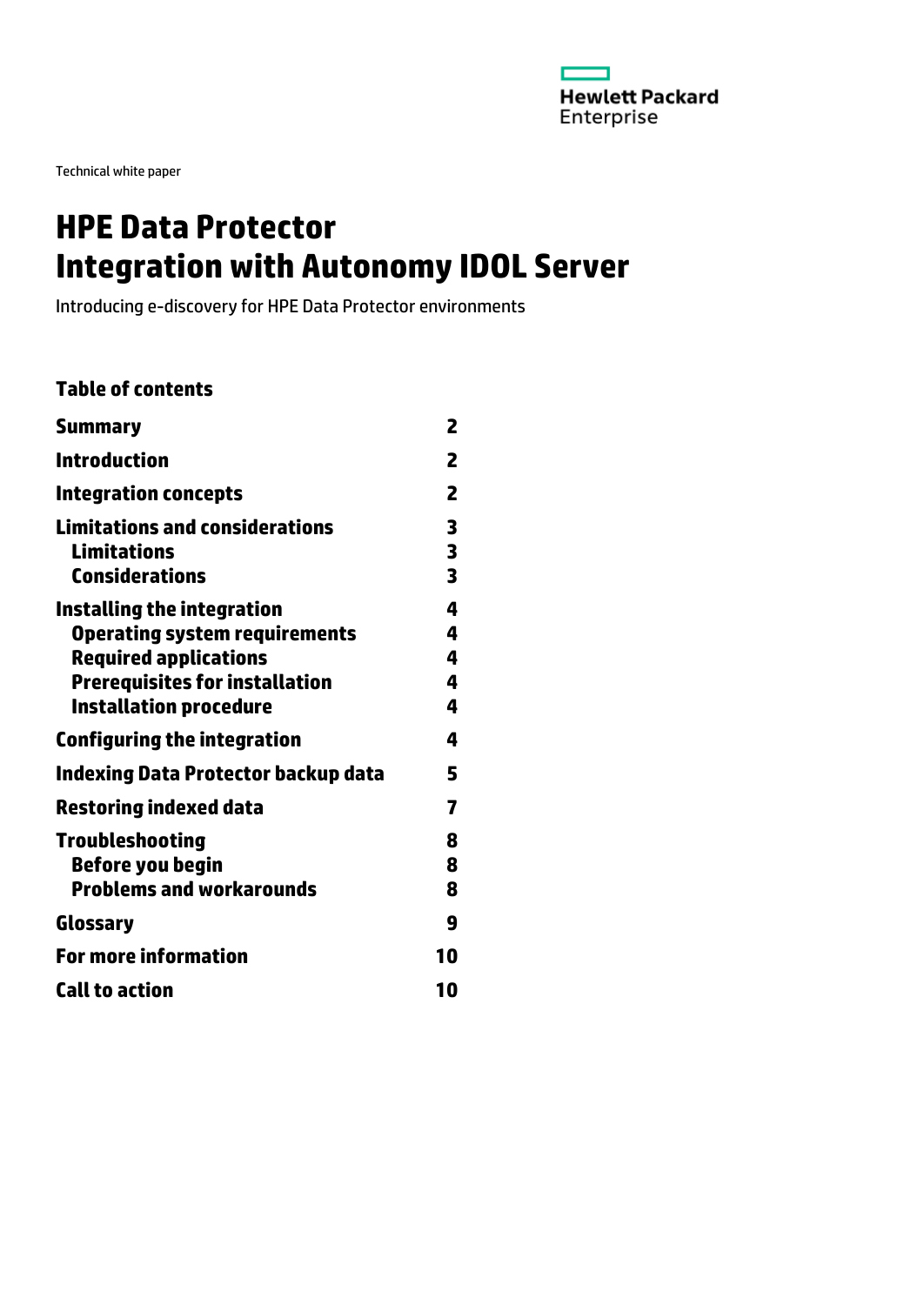### <span id="page-1-0"></span>**Summary**

This technical white paper describes the integration of HPE Data Protector (**Data Protector**) with Autonomy IDOL Server (**IDOL Server**), which introduces e-discovery for enterprise environments where Data Protector is used as the data protection application. The white paper includes information which, together with information in the Data Protector end-user documentation and the IDOL Server end-user documentation, guides you through all usage aspects of the Data Protector IDOL Server integration (**integration**): installation and configuration, indexing Data Protector backup images, restoring on a basis of full content search, and troubleshooting. Where needed, crossreferences point to Data Protector and IDOL Server documentation items. The white paper ends with a glossary, which explains some of the frequently used terms, and references to relevant resources on the web.

### <span id="page-1-1"></span>**Introduction**

The selective restore capabilities of Data Protector have been limited to the restore-by-query functionality available in its graphical user interface. The Data Protector IDOL Server integration together with the IDOL Server overcomes this limitation by introducing advanced functionality for performing restore based on full content search. Interactively selected Data Protector backup data is exposed to the automatic indexing process driven by the IDOL Server (**on-demand indexing**). Acquired metadata tags stored in the IDOL Server can later be used in the legal hold use cases and for e-discovery and other purposes where full-content keyword search is required. To avoid potential exposures of sensitive data, the integration enables customers complete control over what is indexed.

### <span id="page-1-2"></span>**Integration concepts**

The indexing process is started from the Data Protector GUI as a post-restore operation, driven by special pre-exec and post-exec scripts bundled with Data Protector. Selected data from the selected Data Protector backup image is restored to a **temporary restore location** on the Data Protector **gateway client**, where the Autonomy Connector Framework Server processes it and sends content extracts and metadata of the files to the IDOL Server where they are indexed. The IDOL Server can be hosted on a system in the Data Protector cell, including the gateway client itself, or a system outside the cell.

When retrieval is required, the IDOL Server is used to find the files matching the keyword terms. Once the Data Protector backup session IDs are determined from their metadata, the desired files can be restored using ordinary Data Protector restore functionality.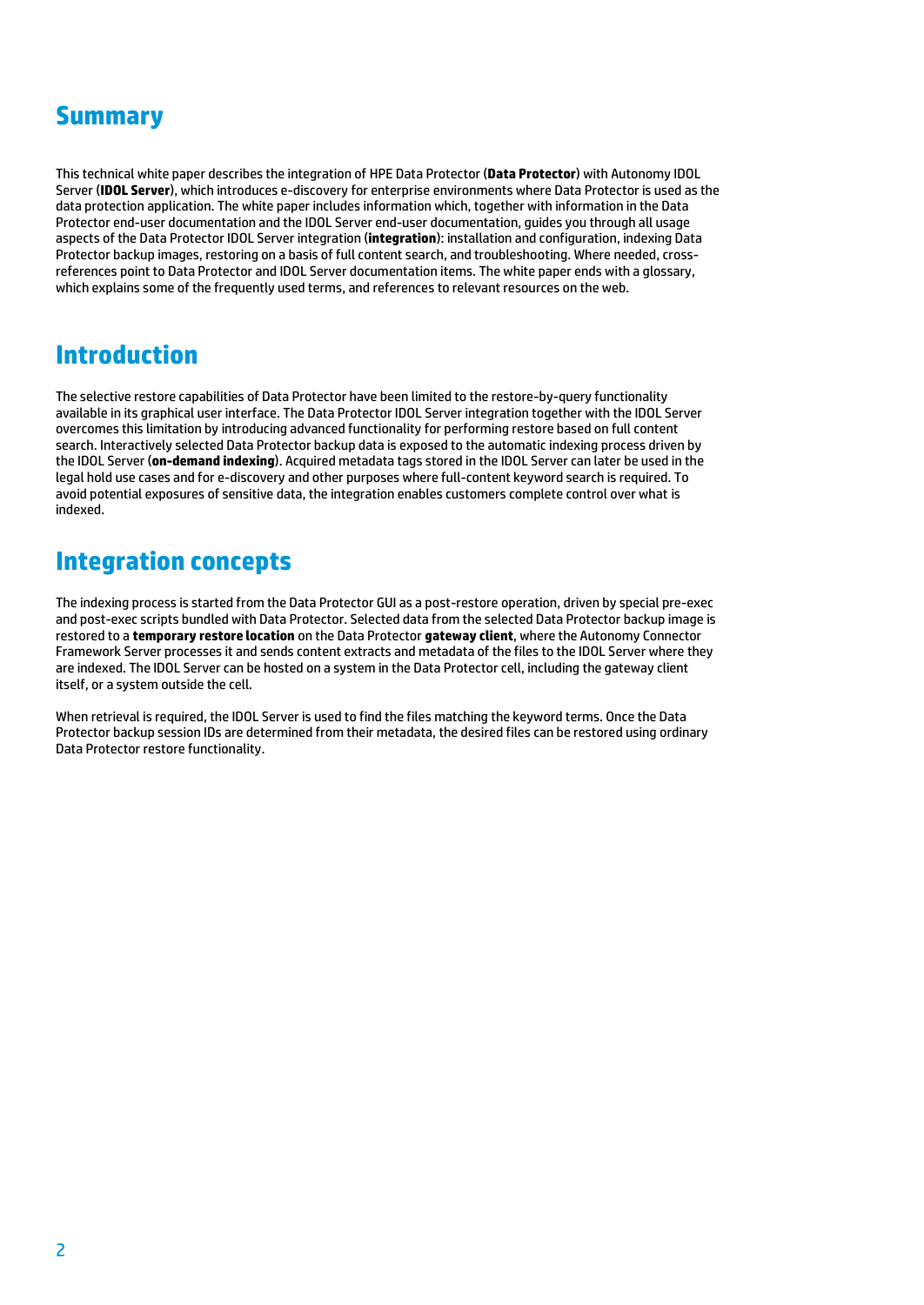Figure 1: Example of the infrastructure hosting the Data Protector IDOL Server integration



Legend: 1 – backup data flow, 2 – restore data flow, 3 – indexing data flow.

# <span id="page-2-0"></span>**Limitations and considerations**

### <span id="page-2-1"></span>**Limitations**

The integration has the following limitations:

- The integration functionality cannot be used from the Data Protector command line interface.
- The only supported Data Protector backup object type is *filesystem*.
- Only backup data created in Data Protector filesystem backup sessions can be indexed.
- The only supported backup type is *full backup*.
- Cross-platform restore is not supported.

The selected backup object version must be restored to a system which uses the same operating system as the system from which the backup data originates.

- The backup object version selected for restore applies to all filesystem objects which compose the backup image. Any version selections for individual filesystem objects in the backup image are ignored by the integration.
- When indexing is enabled for the restore session, custom pre-exec and post-exec scripts cannot be used in the same session. The Pre-exec and Post-exec restore options are disabled in the Data Protector GUI.
- Simultaneous indexing of data that belong to multiple backup object versions is not supported.
- The integration does not provide functionality for mapping file system security attributes of the indexed objects to the security settings of the indexing metadata inside the IDOL Server.

### <span id="page-2-2"></span>**Considerations**

Consider the following when planning your integration-related activities:

You can choose the desired backup object version in the Restore context of the Data Protector GUI in two ways:

- By selecting a restore object.
	- In this case, its *latest* backup object version will be restored and used for indexing.
- By selecting a restore session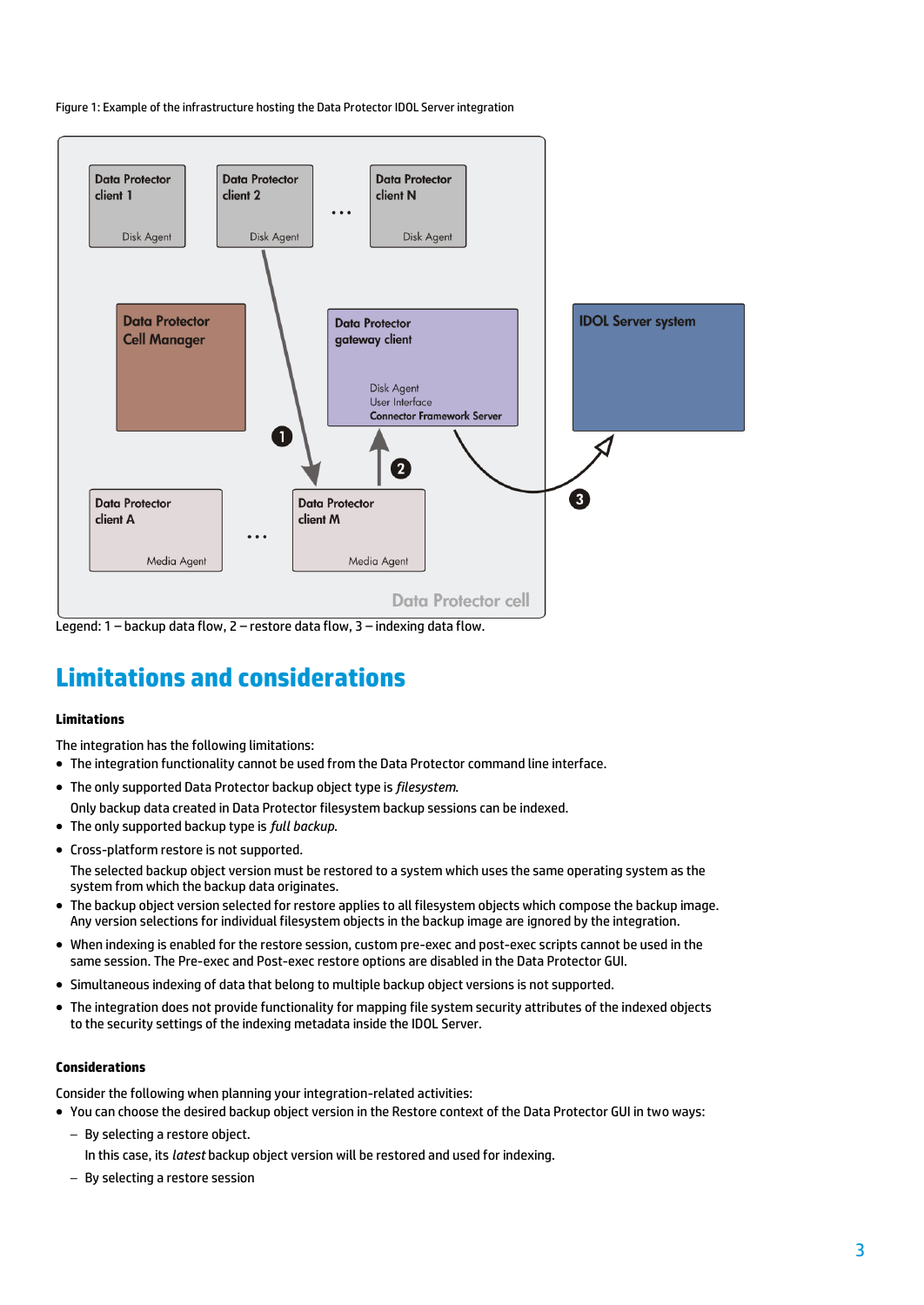In this case, the backup object version *corresponding to the selected session* will be used.

For more information, see the *HPE Data Protector Help*.

 Decide which data can be indexed and which ones not. At the restore time, you can manually select which files will be indexed, regardless of which data compose the selected backup object version. You can make this selection in the Data Protector restore wizard.

### <span id="page-3-0"></span>**Installing the integration**

#### <span id="page-3-1"></span>**Operating system requirements**

The integration supports the following operating systems on the gateway client:

- Windows Server 2008 R2 (64-bit) (only Full installation option)
- Windows Server 2003  $x86$  (32-bit)

For operating system requirements for systems with other roles in the Data Protector cell, see the *HPE Data Protector Platform and Integration Support Matrix*.

#### <span id="page-3-2"></span>**Required applications**

The following application software versions are required by the integration:

- HPE Data Protector 8.00
- HPE Data Protector 8.10
- Autonomy IDOL Server 7.6 and Autonomy Connector Framework Server 7.6

#### <span id="page-3-3"></span>**Prerequisites for installation**

The following are prerequisites for installation of the integration:

 A Data Protector cell is correctly set up for backup and restore purposes, with the Data Protector Cell Manager, the Installation Server, and the Disk Agents installed on the appropriate systems.

For more information, see the HPE Data Protector Concepts Guide, the *HPE Data Protector Installation and Licensing Guide*, and the *HPE Data Protector Help*.

- On the system which is to become the gateway client, the following is installed and configured appropriately:
	- Autonomy Connector Framework Server

Connectivity between the Connector Framework Server and the IDOL Server must be established and verified.

For installation and configuration instructions, see the *IDOL Getting Started Guide* and other IDOL documentation items.

Optionally, on an arbitrary system in the Data Protector cell, the following is installed:

– Data Protector User Interface

This is required only in case you want to trigger the indexing-enabled restore sessions from a system which is not the gateway client.

#### <span id="page-3-4"></span>**Installation procedure**

On the system which is to become the gateway client, install the following Data Protector components locally or remotely:

- Disk Agent
	- This component provides the integration scripts.
- User Interface

This component provides Data Protector commands that are invoked by the integration scripts.

For installation instructions, see the HPE Data Protector Installation and Licensing Guide and the *HPE Data Protector Help*.

### <span id="page-3-5"></span>**Configuring the integration**

Before you can start indexing your backup data, you need to configure the integration. Perform the steps below.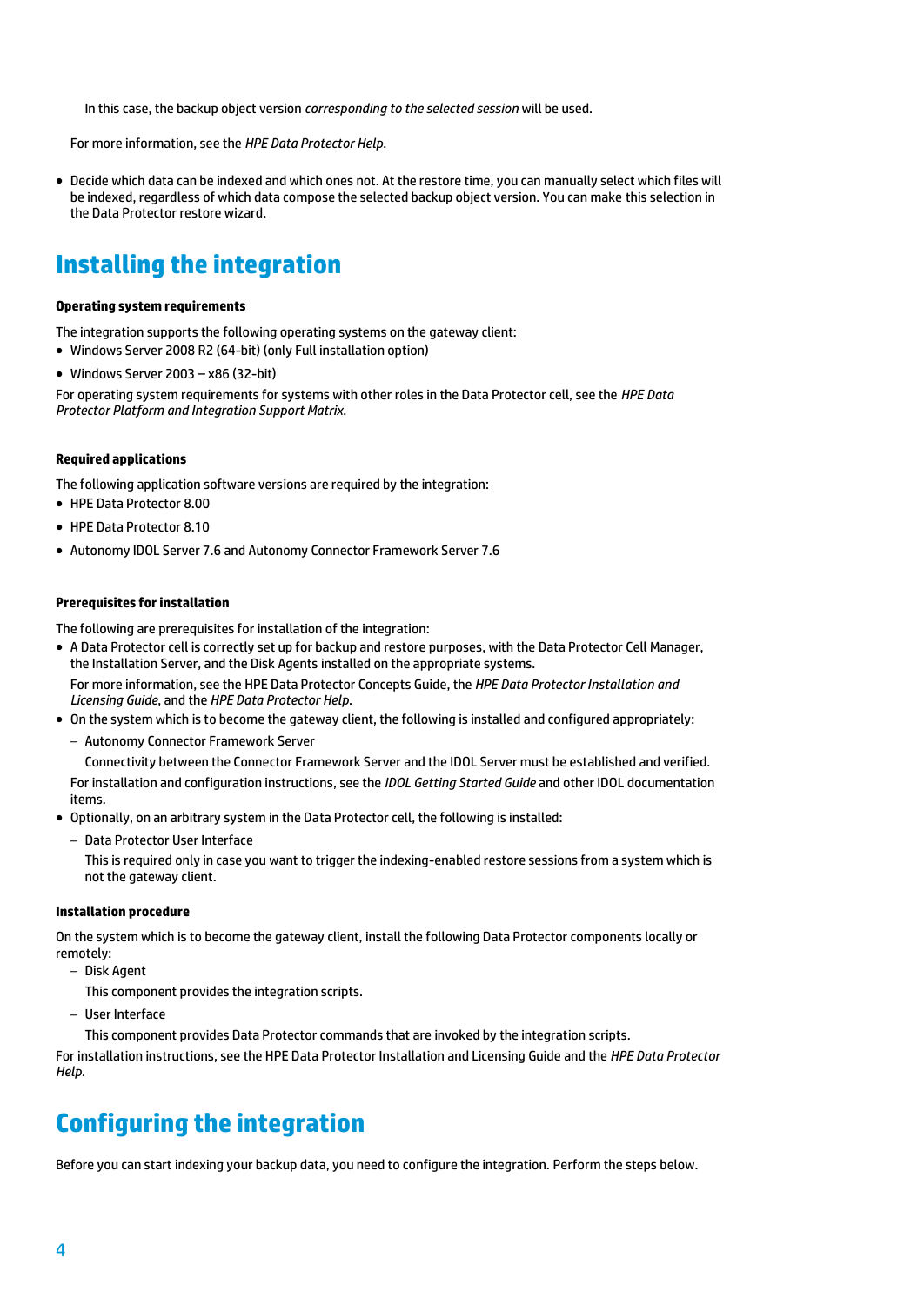**Step 1**: Inspect the predefined parameters in the  ${\rm omoidol}.$  bat script, and adjust them if necessary. The script resides in the directory *Data\_Protector\_home*\bin on the gateway client. The following parameters are available: their values are defined at the beginning of the script:

- RESTORE\_DIR\_PATH: Defines the path to the temporary restore location. Default: C:\tmp\DataProtectorIndexing
- LOG\_LEVEL: Defines the logging verbosity level for status and event messages reported by the integration. A higher level "includes" all levels. The following levels are available:
	- 1 logging of errors (ERROR)
	- 2 logging of warnings (WARN)
	- 3 logging of informational messages (INFO)
	- 4 logging of debugging messages (DEBUG)
	- 5 logging of tracing messages (TRACE)

Default: 3

- CFS\_ADDRESS: Defines the network interface address used by the Autonomy Connector Framework Server. Default: 127.0.0.1
- CFS\_PORT: Defines the port number used by the Autonomy Connector Framework Server.
	- Default: 12800
- CLEANUP\_FLAG: If enabled (uncommented), this parameter causes all data at the temporary restore location to be removed after the indexing is complete. To retain indexed data, leave it disabled. Default: disabled
- IDOL\_DATABASE: This parameter defines the name of the IDOL Server database where index of the backup object version will be stored. For specific Connector Framework Server configurations, which automatically add the IDOL Server database name to the indexed files, this parameter must be left empty. For more information, see *the IDOL Server Administration Guide*.

Default: empty

**Step 2**: Ensure that the directory corresponding to the temporary restore location exists and is empty.

**IMPORTANT:** Having a non-empty temporary restore location when the restore session starts causes redundant data to be indexed later on, and eventually results in misleading information about which data are actually present in the backup image.

**Step 3**: Provision enough free space at the temporary restore location. The minimum required amount depends on the size of the chosen backup object version.

**Step 4**: Ensure that a corresponding Data Protector user exists for the user account which will be starting indexingenabled restore sessions. This user must be a member of a Data Protector user group having the following Data Protector user rights: Monitor, Abort, Mount request, Start restore, Restore to other clients, See private objects. For more information on Data Protector user and user group management, see the *HPE Data Protector Help*.

# <span id="page-4-0"></span>**Indexing Data Protector backup data**

You can include data in the indexing process by invoking a restore session for the chosen backup object version, after selecting the restore option which enables indexing. Before starting indexing, consider topics discussed in [Limitations and considerations.](#page-2-0)

Assumption and a prerequisite at this point are that the backup object version with the data to be indexed already exists, and that indexing preferences that suit your needs are already set in the IDOL Server.

Follow the steps:

- 1. Launch the Data Protector graphical user interface.
- 2. In the Context List, click **Restore**.
- 3. In the Scoping Pane, select the desired backup object version in either way:
	- Expand **Restore Objects**, **Filesystem**, and finally the fully qualified domain name (FQDN) of the Data Protector client from which the data was backed up. The latest backup object version is used in this case.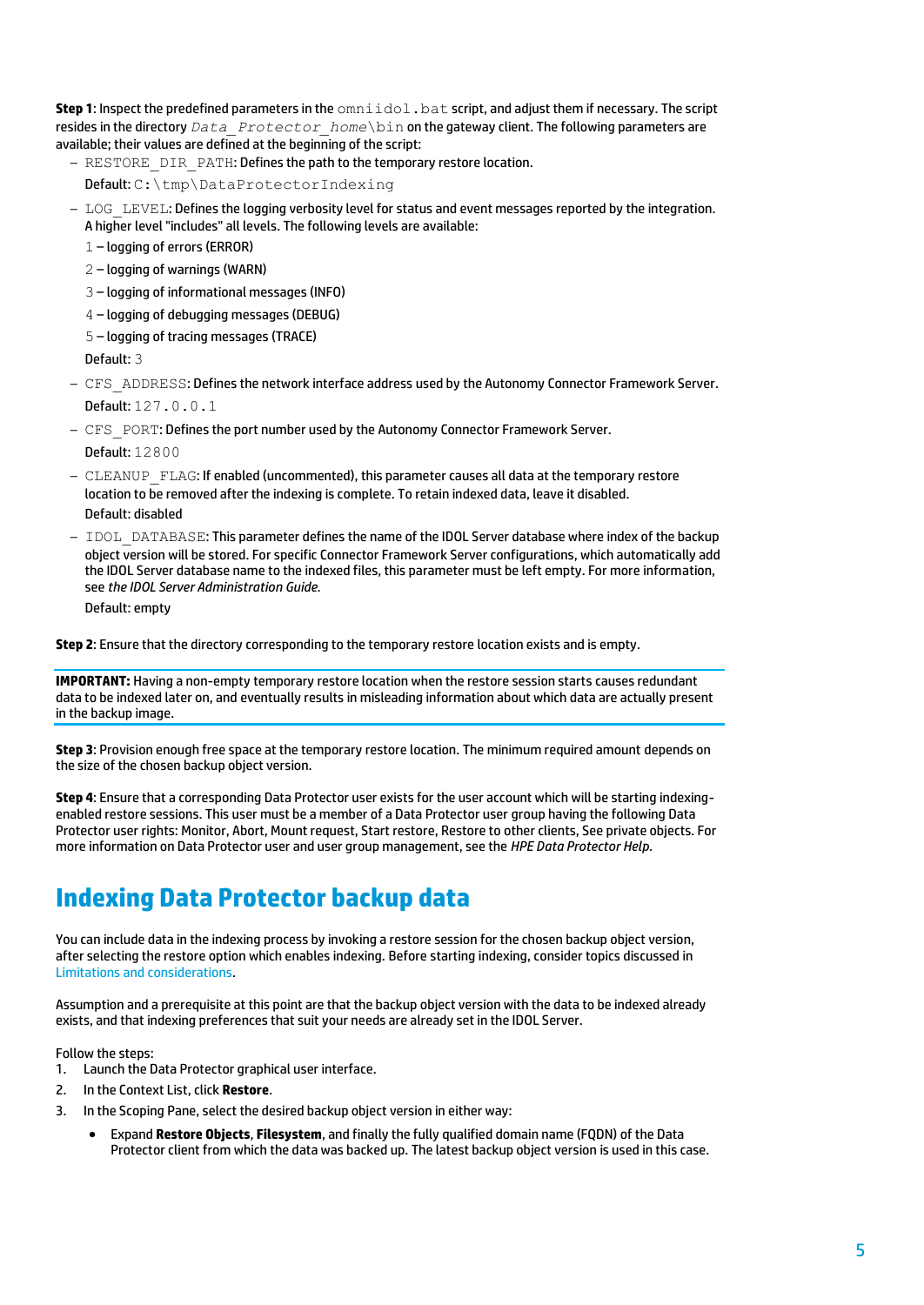- Expand Restore Sessions, expand the chosen backup object version, and finally expand the FQDN of the Data Protector client from which the data was backed up.
- 4. Click the mount point that corresponds to the chosen backup object.
- 5. In the Results Area, in the Source pane, select folders and files to define what should be restored and indexed.
- 6. Click the **Options** tab.

Figure 2: Selecting the option that enables indexing

| C: [C:] - HP Data Protector Manager                                                                                                                                                                                         |                                                                                                                                                                                                                                                                                                                                                                                                     | $\Box$ $\times$                                                                                                                                                                                                                                                                             |
|-----------------------------------------------------------------------------------------------------------------------------------------------------------------------------------------------------------------------------|-----------------------------------------------------------------------------------------------------------------------------------------------------------------------------------------------------------------------------------------------------------------------------------------------------------------------------------------------------------------------------------------------------|---------------------------------------------------------------------------------------------------------------------------------------------------------------------------------------------------------------------------------------------------------------------------------------------|
| Edit<br>View<br>Actions<br>Help<br>Eile                                                                                                                                                                                     |                                                                                                                                                                                                                                                                                                                                                                                                     |                                                                                                                                                                                                                                                                                             |
| 盟の<br>$\boxed{ \Box \parallel \neg \blacksquare \parallel \blacksquare \parallel \blacksquare } \parallel ?$<br>电部心巨阵<br>Restore<br>$\blacktriangledown$                                                                    |                                                                                                                                                                                                                                                                                                                                                                                                     |                                                                                                                                                                                                                                                                                             |
| <b>E-Restore Objects</b><br>由 Disk Image<br>白 <b>a</b> Filesystem<br>白 图 sourcesys.company.com<br>$\nabla$ $\nabla$ $\mathbf{C}$ $\mathbf{C}$ $\mathbf{C}$ $\mathbf{C}$<br>Internal Database<br>田<br>Restore Sessions<br>田園 | Source   Destination   Options   Devices   Media   Copies   Restore Summary  <br>post-exec commands.<br>Restore options:<br>$\Box$ Omit deleted files<br>Move busy files<br>□ List restored data<br>□ Display statistical information<br>$\nabla$ Omit unreguired object versions<br>Pre-exec and Post-exec commands:<br>Pre-exec<br>Post-exec<br>Indexing options:<br><b>▽</b> IDOL based indexing | Select options for how you want your data restored and specify any pre-exec and<br>$\Box$ Restore sparse files<br>Lock files during restore<br>$\nabla$ Restore time attributes<br>$\nabla$ Restore protection attributes<br>$\nabla$ Restore share information for directories<br>Advanced |
|                                                                                                                                                                                                                             | Restore                                                                                                                                                                                                                                                                                                                                                                                             | Preview<br>Cancel                                                                                                                                                                                                                                                                           |
| <mark>想</mark> Objects → Tasks                                                                                                                                                                                              | DOL Server indexing =<br>$C: [C: ] \rightarrow H$<br>$M \leq 1$                                                                                                                                                                                                                                                                                                                                     |                                                                                                                                                                                                                                                                                             |
|                                                                                                                                                                                                                             |                                                                                                                                                                                                                                                                                                                                                                                                     | Comsys.company.com                                                                                                                                                                                                                                                                          |

- 7. In the Options pane, under Indexing options, select **IDOL based indexing**.
- 8. Click the **Destination** tab.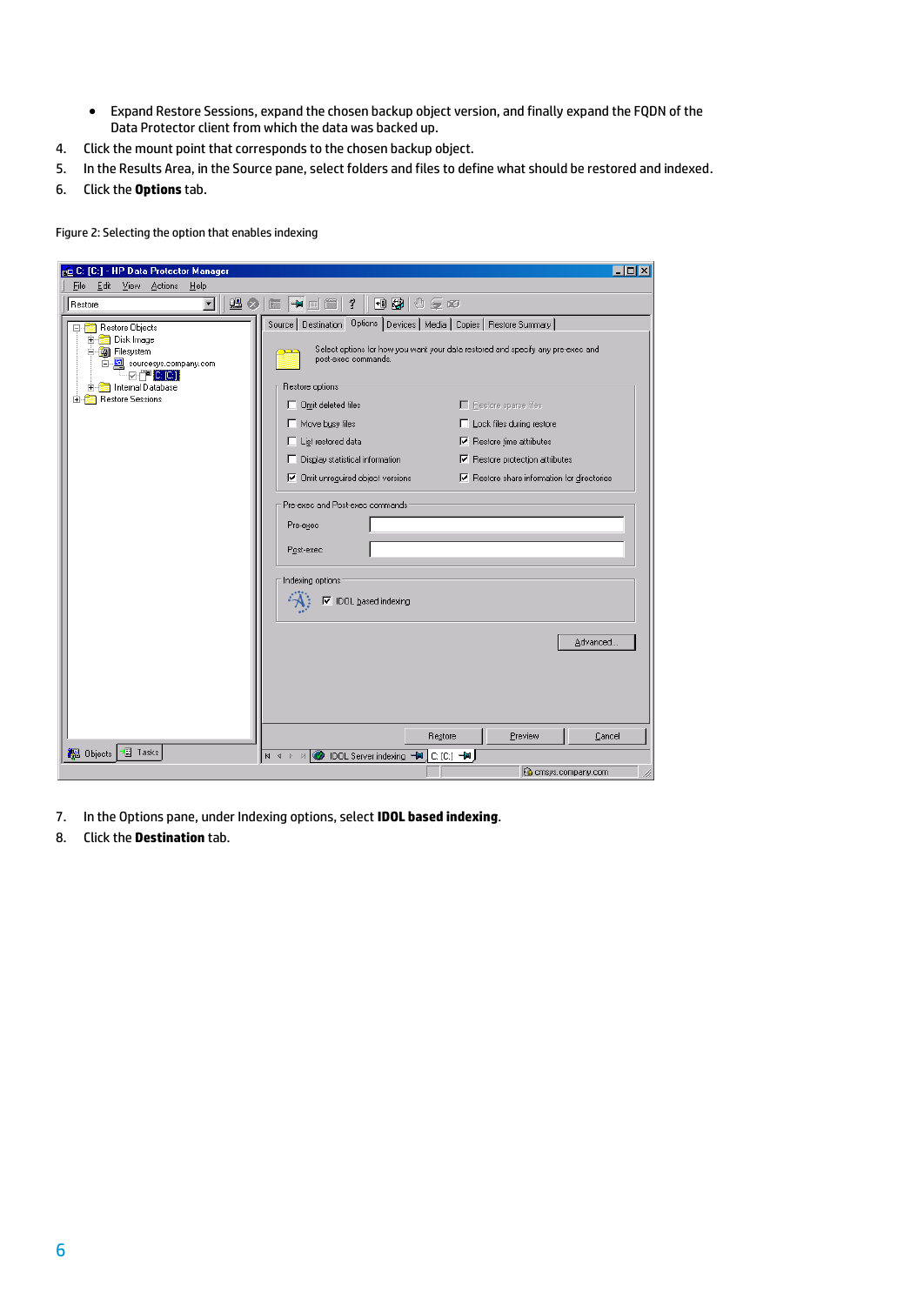Figure 3: Specifying the gateway client and the temporary restore location

| Eile<br>Edit View<br>Actions<br>Help<br>盟の画<br>1991 4 元 30<br>$  \mathbf{H}  $ $  \mathbf{H}  $ $  \mathbf{H}  $<br>Restore<br>$\blacktriangledown$<br>Destination   Options   Devices   Media   Copies   Restore Summary  <br>Source<br>□ Restore Objects<br>E-Real Disk Image<br>Specify the location where you want to restore your data and select hoctyou want Data<br>白 all Filesystem<br>Protector to handle conflicts between existing and newly restored files. fil-<br>白 B sourcesys.company.com<br>□⊡r™c[c]<br>Default destination:<br><b>E-Real</b> Internal Database<br><b>E</b> Restore Sessions<br>$\overline{\phantom{a}}$<br>Target client<br>gatewaysys.company.com<br>C Restore to original location<br>Restore to new location<br>C:\tmp\DataProtectorIndexing<br>Browse<br>File Conflict Handling<br>C Keep most recent<br>C No overwrite<br>C Overwrite<br>Cancel<br>Restore<br>Preview<br><mark>想</mark> Objects → Tasks<br>$\begin{array}{ccccccccc} \mathbb{N} & \mathbb{I} & \mathbb{I} & \mathbb{I} & \mathbb{I} & \mathbb{I} & \mathbb{I} & \mathbb{I} & \mathbb{I} & \mathbb{I} & \mathbb{I} & \mathbb{I} & \mathbb{I} & \mathbb{I} & \mathbb{I} & \mathbb{I} & \mathbb{I} & \mathbb{I} & \mathbb{I} & \mathbb{I} & \mathbb{I} & \mathbb{I} & \mathbb{I} & \mathbb{I} & \mathbb{I} & \mathbb{I} & \mathbb{I} & \mathbb{I} & \mathbb{I} & \mathbb{I} & \$ | <b>pd</b> C: [C:] - HP Data Protector Manager | $ \Box$ $\times$ |
|---------------------------------------------------------------------------------------------------------------------------------------------------------------------------------------------------------------------------------------------------------------------------------------------------------------------------------------------------------------------------------------------------------------------------------------------------------------------------------------------------------------------------------------------------------------------------------------------------------------------------------------------------------------------------------------------------------------------------------------------------------------------------------------------------------------------------------------------------------------------------------------------------------------------------------------------------------------------------------------------------------------------------------------------------------------------------------------------------------------------------------------------------------------------------------------------------------------------------------------------------------------------------------------------------------------------------------------------------------------------------------------|-----------------------------------------------|------------------|
|                                                                                                                                                                                                                                                                                                                                                                                                                                                                                                                                                                                                                                                                                                                                                                                                                                                                                                                                                                                                                                                                                                                                                                                                                                                                                                                                                                                       |                                               |                  |
|                                                                                                                                                                                                                                                                                                                                                                                                                                                                                                                                                                                                                                                                                                                                                                                                                                                                                                                                                                                                                                                                                                                                                                                                                                                                                                                                                                                       |                                               |                  |
|                                                                                                                                                                                                                                                                                                                                                                                                                                                                                                                                                                                                                                                                                                                                                                                                                                                                                                                                                                                                                                                                                                                                                                                                                                                                                                                                                                                       |                                               |                  |
| Comsys.company.com                                                                                                                                                                                                                                                                                                                                                                                                                                                                                                                                                                                                                                                                                                                                                                                                                                                                                                                                                                                                                                                                                                                                                                                                                                                                                                                                                                    |                                               |                  |

- 9. In the Destination pane, from the Target client drop-down menu, select the FQDN of the gateway client.
- 10. In the Restore to new location text box, update the default path to the temporary restore location so that it matches the actual path you configured as part of the integration configuration.
- 11. Click the **Restore Summary** tab. Review and optionally change the list of objects selected for restore and indexing.
- 12. Optionally, to preview the restore process, click **Preview**. If the default session preview behavior is not reconfigured with the related Data Protector global options, the restore preview will not trigger the integration scripts and will skip indexing.
- 13. Click **Restore**. The Start Restore Session dialog box appears.
- 14. In the Start Restore Session dialog box, click **Finish** to start the restore session and the subsequent indexing process.

### <span id="page-6-0"></span>**Restoring indexed data**

To successfully retrieve indexed files from a specific backup object version, the corresponding Data Protector backup image must still be available for restore. The retrieval process itself consists of three phases.

Perform them in the following sequence:

**Phase 1**: In the IDOL Server user interface, invoke a keyword search, and choose the items of interest (files) from the search results.

**Phase 2**: Using the IDOL Server user interface, determine the associated Data Protector backup session IDs for the chosen files from their indexing metadata. The metatada tags are created by the indexing process.

**Phase 3**: Using either Data Protector user interface (GUI or CLI), restore data from the corresponding backup object versions.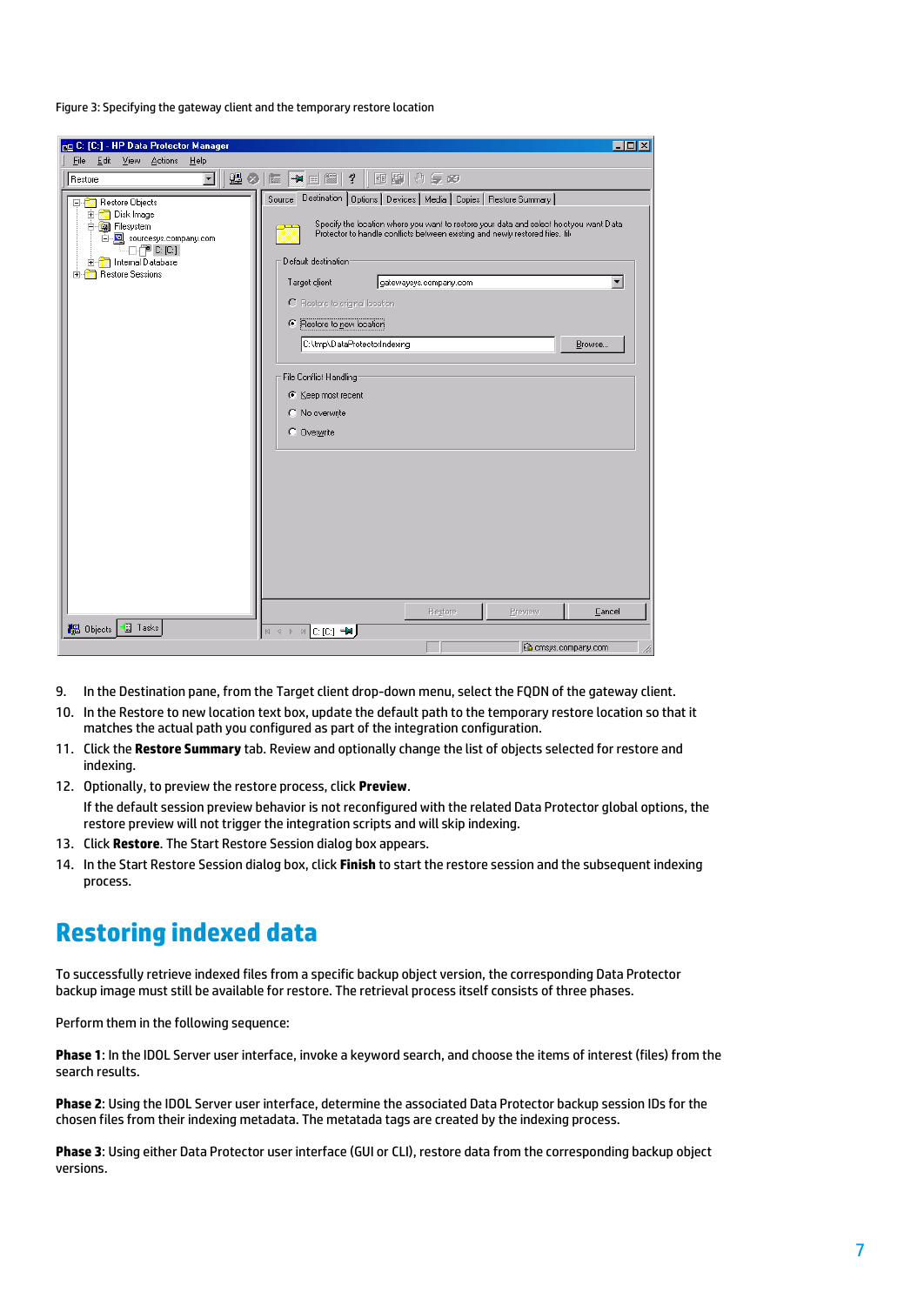**TIP:** If restore of only a few files or even a single file is required, you can use the restore-by-query functionality of the Data Protector GUI to reduce the restore scope and speed up the process.

For instructions on how to perform a Data Protector restore, see the following:

- *HPE Data Protector Help*, for restoring using the GUI
- *HPE Data Protector Command Line Interface Reference*, for restoring using the CLI

# <span id="page-7-0"></span>**Troubleshooting**

This section provides problem-solving information when using the Data Protector IDOL Server integration.

For general Data Protector troubleshooting information, such as log and event reporting, warnings, and diagnostics, see the *HPE Data Protector Troubleshooting Guide* or the *HPE Data Protector Help.*

For Connector Framework Server troubleshooting information, see the *IDOL Server Administration Guide.*

### <span id="page-7-1"></span>**Before you begin**

Before you start determining the root cause of your problem:

- Ensure that the latest official patch bundles or patches for your Data Protector version are installed. On how to verify this, see the *HPE Data Protector Help* index: "patches".
- Get familiar with general Data Protector limitations as well as recognized issues and workarounds. For more information, see the *HPE Data Protector Product Announcements, Software Notes, and References*.

### <span id="page-7-2"></span>**Problems and workarounds**

#### **Problem**

**An error about the non-existing temporary restore location is reported in the Data Protector session output** There are two possible causes for this problem: either the temporary restore location does not exist, or a wrong directory is specified for the Data Protector restore option Restore to new location.

### **Action**

Perform the following:

- 1. Check if the specified directory exists, and create it if needed.
- 2. Ensure that the path of this directory is used as both the value of the RESTORE DIR PATH parameter in the omniidol.bat script (se[e Configuring the integration\)](#page-3-5) and the value of the restore option Restore to new location in the Data Protector GUI.
- 3. Restart the restore session.

### **Problem**

### **An inter-process communication error related to the Connector Framework Server is reported in the Data Protector session output**

The root cause of this problem is the inability of Data Protector to establish a connection with the Connector Framework Server on the gateway client.

### **Action**

Perform the following:

- 1. Check if the values of the parameters CFS\_ADDRESS and CFS\_PORT configured in the  $ominicol.bat$ script match your effective Connector Framework Server configuration, and adjust them if necessary. See [Configuring the integration.](#page-3-5)
- 2. Verify that the Connector Framework Server is running and that it is listening on the port specified in the omniidol.bat script.
- 3. Restart the restore session.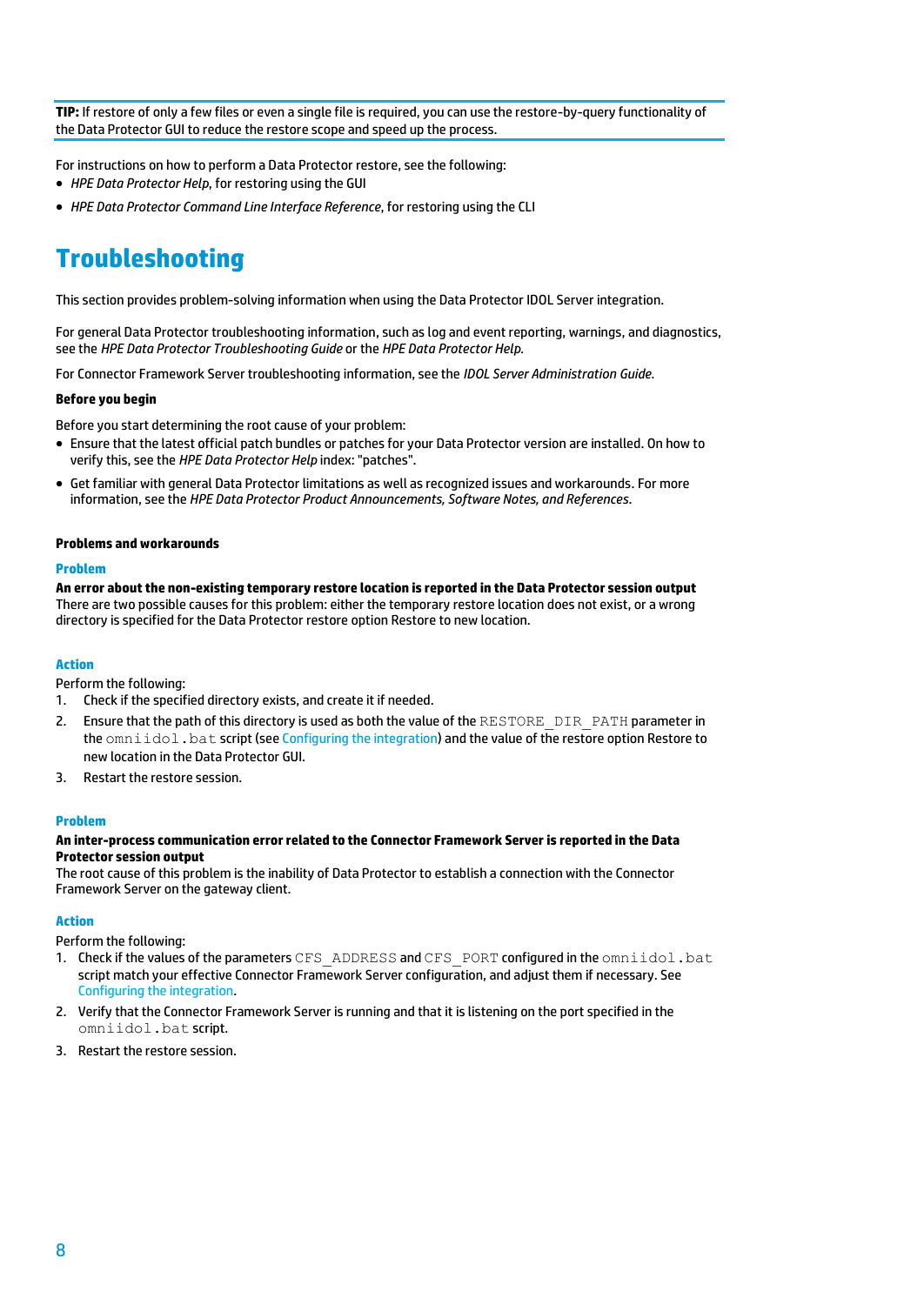# <span id="page-8-0"></span>**Glossary**

The following table explains some of the terms and acronyms used in this document.

| Term or acronym                  | <b>Description</b>                                                                                                                                                                                                                  |
|----------------------------------|-------------------------------------------------------------------------------------------------------------------------------------------------------------------------------------------------------------------------------------|
| backup object version            | A Data Protector backup image created during a Data Protector backup<br>session. The same backup specification is used to produce several different<br>backup object versions at different times.                                   |
| Data Protector home              | A reference to the directory containing Data Protector program files. Its<br>default path is $%ProgramFiles$ $\Diamond$ $\Diamond$ mniBack, but the path can be<br>changed in the Data Protector Setup Wizard at installation time. |
| gateway client                   | A system in the Data Protector cell on which the temporary restore location<br>resides. The Data Protector Disk Agent and the Connector Framework Server<br>are installed on it.                                                    |
| <b>IDOL</b>                      | Intelligent Data Operating Layer                                                                                                                                                                                                    |
| indexing                         | A process in which the IDOL Server indexes the chosen Data Protector backup<br>data.                                                                                                                                                |
| indexing-enabled restore session | A Data Protector restore session for which the post-restore indexing process<br>is enabled interactively.                                                                                                                           |
| integration scripts              | The scripts that enable indexing of the backed up and subsequently restored<br>data.                                                                                                                                                |
| temporary restore location       | A directory where the Data Protector Disk Agent restores backup data to and<br>from where the Connector Framework Server acquires data to be indexed by<br>the IDOL Server. It resides on the gateway client.                       |